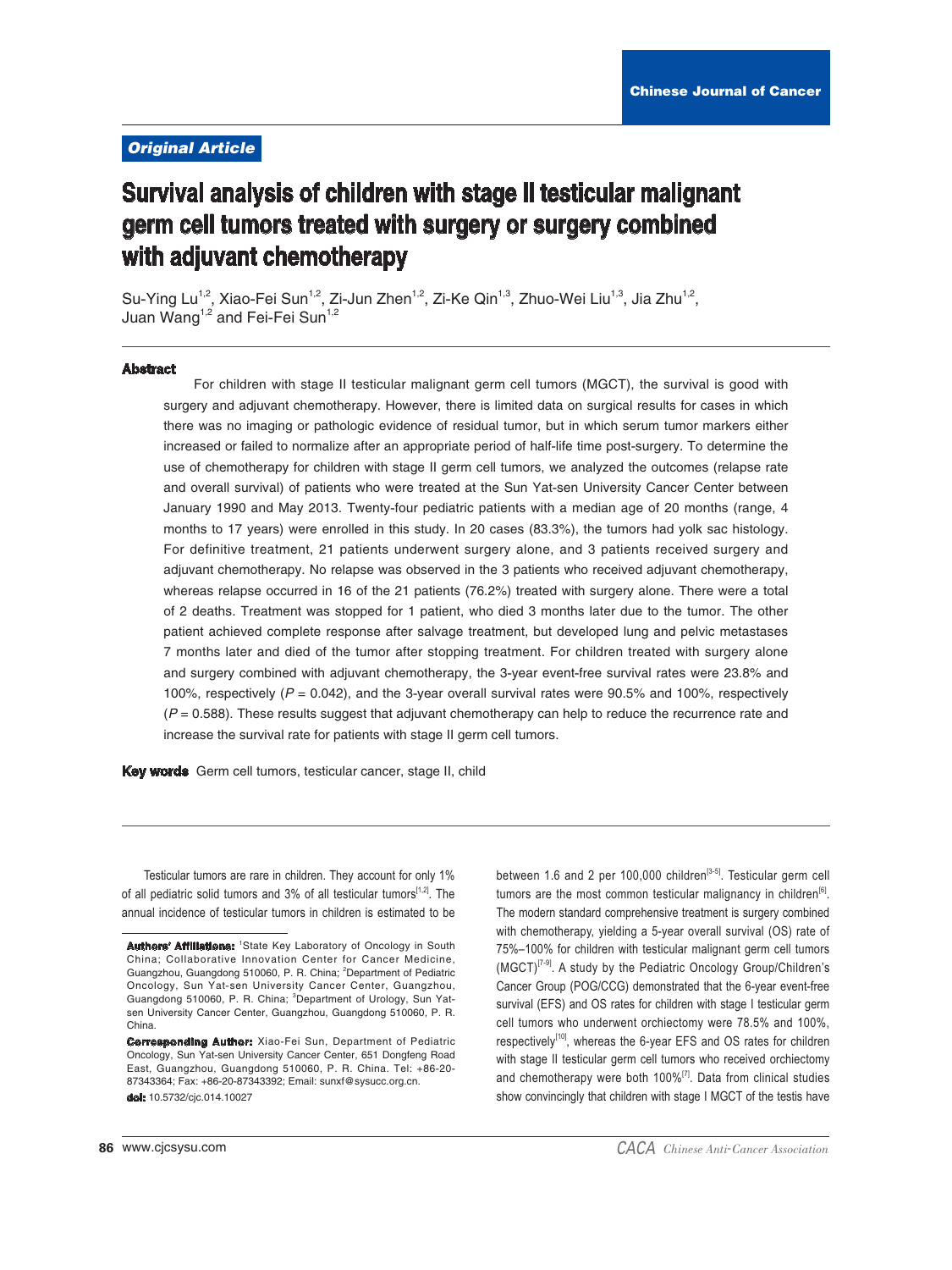excellent survival rates when treated with surgery alone<sup>[7,10]</sup>, whereas the expert consensus is that children with stage II to IV germ cell tumors require adjuvant chemotherapy after surgery<sup>[9]</sup>. Indeed, for patients with stage II germ cell tumors, further intervention following surgery is needed when serum tumor markers increase or fail to normalize after an appropriate period of half-life time has elapsed. Despite having no evidence of residual disease by either imaging or pathologic examination, these patients are good candidates for adjuvant chemotherapy. Fearing toxicity, however, many parents decided that their children should forgo adjuvant chemotherapy. Few studies have evaluated the prognosis, disease recurrence, and survival rate of children with stage II testicular MGCT treated with surgery alone. To fill this gap, we studied the medical records of 24 children with stage II MGCT and retrospectively analyzed their relapse and OS rates.

# **Patients and Methods**

#### Patients

 We reviewed the medical records of 24 children who were treated for stage II testicular MGCT at the Sun Yat-sen University Cancer Center between January 1990 and May 2013. The records included physical examination, histopathologic findings, chest radiography, abdominal/pelvic computed tomography (CT) scan, color Doppler ultrasound of the bilateral testes and epididymis, alpha-fetoprotein (AFP), beta-human chorionic gonadotropin (β-HCG), and serum lactate dehydrogenase. All patients underwent standard surgical treatment, which consisted of orchiectomy with high ligation of the spermatic cord. Disease stage was assigned according to the POG/ CCG system<sup>[8]</sup>, which is based on postoperative pathologic findings, imaging findings, and tumor markers. By this system, stage II refers to those treated with orchiectomy via transscrotal surgery; microscopic disease in the scrotum or high in the spermatic cord (<5 cm from the proximal end); and retroperitoneal lymph node involvement (<2 cm) and/or increased tumor marker levels after an appropriate period of time. For this study, children with stage II disease whose serum tumor markers increased or failed to normalize after an appropriate period of half-life time post-orchiectomy and who had no evidence of residual disease on imaging or pathologic results were enrolled.

The adjuvant chemotherapy scheme was PEB, which is composed of cisplatin 20 mg/m<sup>2</sup> intravenous drip each day on days 1-5, etoposide 100 mg/ $m^2$  intravenous drip each day on days 1-5, and bleomycin 15 mg/m<sup>2</sup> intramuscular on day 1. Treatment was repeated at 21-day intervals for a total of 4 cycles.

## Follow-up

 The primary follow-up data included physical examination, determination of tumor markers, chest radiograph, CT scan or color

Doppler ultrasound of the abdomen and pelvis, and color Doppler ultrasound of the bilateral testes and epididymis. AFP and  $\beta$ -HCG were monitored every week until they reached normal levels, then every 3 months for the first year, every 6 months during the second year, and annually thereafter. Physical examination, chest radiograph, CT scan or color Doppler ultrasound of the abdomen and pelvis, and color Doppler ultrasound of the bilateral testes and epididymis were performed every 3 months in the first year, every 6 months in the second year, and once a year thereafter.

#### Evaluative criteria

 Recurrence was defined according to any of the following criteria: (1) tumor marker levels increased post-surgery after initial normalization; (2) new lesions were observed concurrently with rising tumor marker levels; or (3) new lesions were confirmed by pathology.

EFS was defined as the time from study entry to the first occurrence of progressive disease (PD), relapse, second malignancy, death, or until the last reported contact if none of these occurred. OS was defined as the time from study entry until death or until the last reported contact.

### Statistical analysis

 SPSS 16.0 statistical software was used. Survival estimates were computed and compared using the Kaplan-Meier method and log-rank test, respectively. P values less than 0.05 were considered significant.

# Results

# Clinical characteristics

We identified a total of 24 children with stage II disease whose serum tumor markers increased or failed to normalize after an appropriate period of half-life time post-surgery. Twenty-one patients were treated with surgery alone, and 3 patients were treated with surgery and adjuvant chemotherapy. Patient characteristics are shown in Table 1. The median age was 24 months (range, 4 months to 17 years). A total of 20 tumors (83.3%) had yolk sac (endodermal sinus) histology, whereas the histology of the remaining 4 included seminoma, embryonal carcinoma, teratoma with malignant epithelial component, and mixed germ cell tumor (yolk sac tumor and embryonal carcinoma). AFP levels were elevated in all patients with non-seminoma histology. The median level of AFP was 3,675 ng/mL (182.3 to 42,715 ng/mL). One patient had pathologically confirmed  $s$ eminoma but also had elevated serum  $\beta$ -HCG. For all patients, serum tumor markers failed to normalize after an appropriate period of time.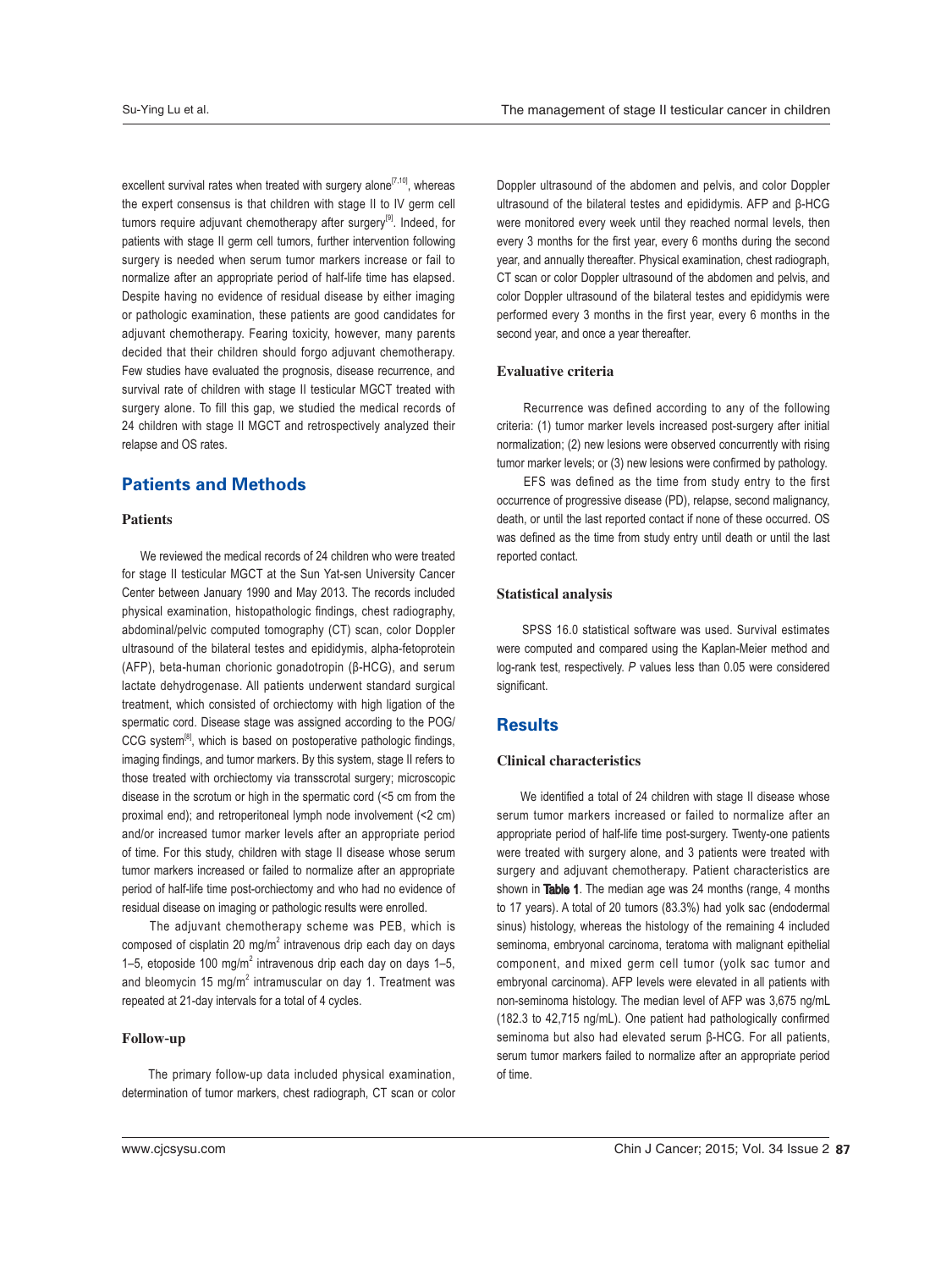| Characteristic                                                 | Number of patients (%) |  |
|----------------------------------------------------------------|------------------------|--|
| <b>Treatment</b>                                               |                        |  |
| Surgery alone                                                  | 21(87.5)               |  |
| Surgery combined with adjuvant chemotherapy                    | 3(12.5)                |  |
| Age (years)                                                    |                        |  |
| < 2                                                            | 9(37.5)                |  |
| $\geqslant$ 2                                                  | 15(62.5)               |  |
| Pathologic type                                                |                        |  |
| Yolk sac tumor                                                 | 20(83.3)               |  |
| Seminoma                                                       | 1(4.2)                 |  |
| Embryonal carcinoma                                            | 1(4.2)                 |  |
| Teratoma with malignant epithelial component                   | 1(4.2)                 |  |
| Mixed germ cell tumor (yolk sac tumor and embryonal carcinoma) | 1(4.2)                 |  |
| Tumor size (cm)                                                |                        |  |
| < 6                                                            | 15(62.5)               |  |
| $\geq 6$                                                       | 9(37.5)                |  |
| Preoperative AFP level (ng/mL)                                 |                        |  |
| < 10,000                                                       | 12(52.2)               |  |
| $\geq 10,000$                                                  | 11 $(47.8)$            |  |
| Time of AFP level decline to normal                            |                        |  |
| $<$ 1 month                                                    | 4(19.0)                |  |
| $\geq 1$ month                                                 | 17(81.0)               |  |

#### Relapse and metastasis

 No relapse or metastasis was observed in the 3 patients who received adjuvant chemotherapy. Of the 21 patients who were treated with surgery alone, 16 (76.2%) had a relapse and/or metastasis; all 16 patients showed elevated AFP levels, and 15 patients showed relapse on images (CT for 14 cases and color Doppler ultrasound for 1 case). Patient characteristics are shown in Table 2. The median time from surgery to relapse was 4 months (range, 0.5 to 14.3 months). The relapses occurred locally in 1 patient and regionally (retroperitoneal lymph nodes) in 2 patients. Ten patients (62.5%) subsequently showed evidence of distant metastasis. Two patients had local relapse and distant metastasis. The AFP level was over 10,000 ng/mL in 11 patients. In 9 patients, AFP levels failed to normalize at 1 month after surgery.

## Treatment of relapse and metastasis

All patients with relapse and metastasis were given PEB chemotherapy. The 16 children who experienced relapse and metastasis underwent the following treatments (Table 2): salvage chemotherapy (11 patients), second-look surgery and salvage chemotherapy (2 patients), salvage chemotherapy followed by second-look surgery (2 patients), and 1 cycle of salvage chemotherapy followed by second-look surgery and further salvage chemotherapy (1 patient). The parents of 1 patient refused further treatment after 1 cycle of chemotherapy; the remaining 15 patients had normalized AFP values after salvage treatment and achieved complete response. The patients received a median of 6 cycles (range, 1 to 10 cycles) of salvage chemotherapy. There were a total of 2 deaths. The patient whose treatment was stopped died due to the tumor 3 months later. The other patient achieved complete response after salvage treatment but developed lung and pelvic metastases 7 months later and died of the tumor after stopping treatment. The remaining 14 patients were alive at the time of last follow-up.

# Toxicity

 Three patients who received surgery combined with adjuvant chemotherapy treatment onset were given 12 cycles of PEB chemotherapy. The total number of chemotherapy cycles for all 16 patients who relapsed was 78. The main adverse effect was bone marrow suppression. The rates of grade IV bone marrow suppression for initial adjuvant chemotherapy and chemotherapy after relapse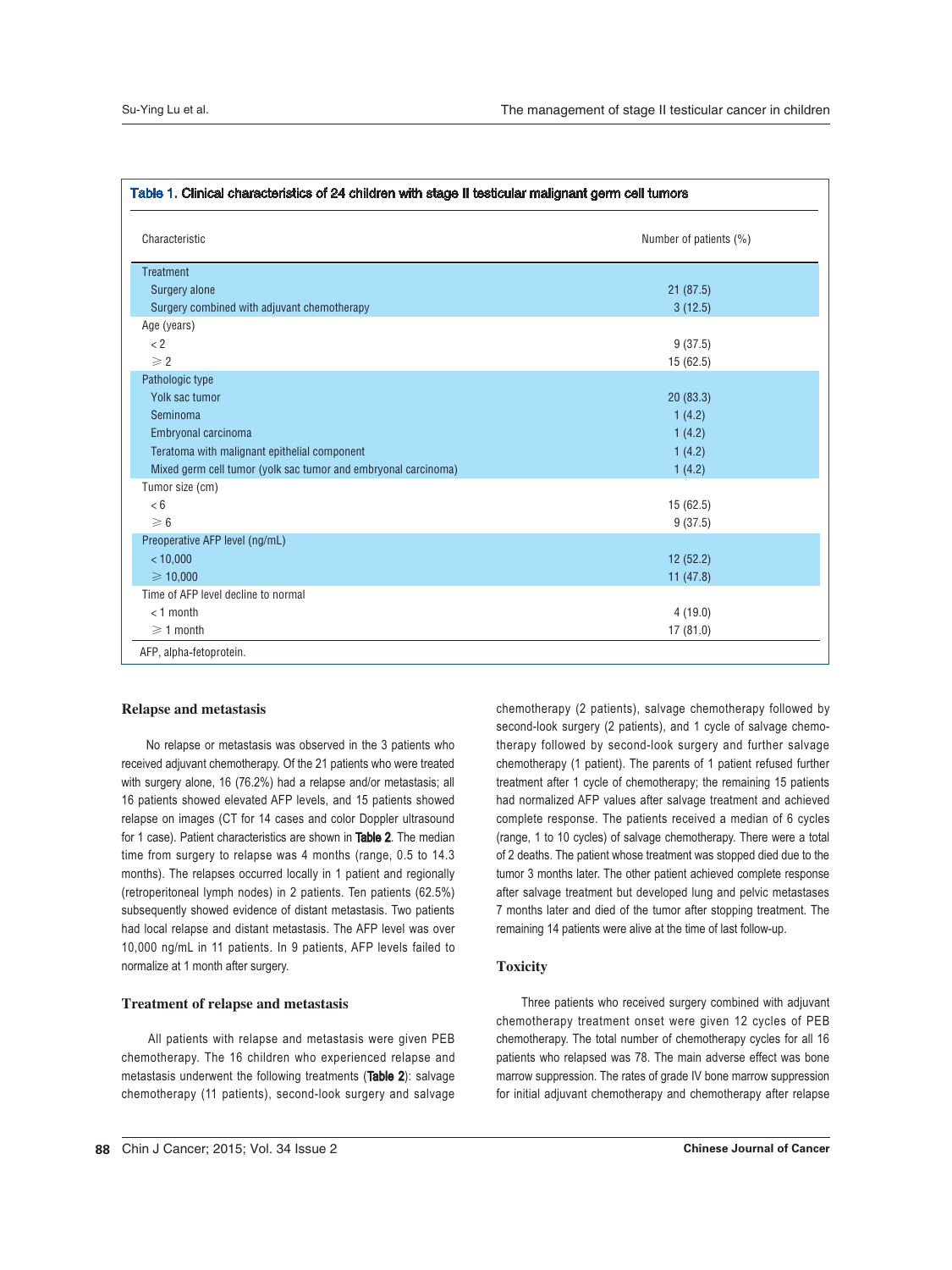| Number<br>of patient | Age<br>(months) | Preoperative<br>AFP level (ng/mL) | AFP level at relapse or<br>metastasis (ng/mL) | Sites of<br>relapse      | Site of<br>metastasis | Treatment after relapse<br>and metastasis | Cycles<br>of C | Prognosis |
|----------------------|-----------------|-----------------------------------|-----------------------------------------------|--------------------------|-----------------------|-------------------------------------------|----------------|-----------|
| 1                    | 30              | 968                               | 115                                           |                          |                       | C                                         | $\overline{4}$ | A         |
| 2                    | 24              | 11,000                            | 808                                           | <b>LSC</b>               |                       | $S + C$                                   | 4              | Α         |
| 3                    | 27              | 25,000                            | 2,054                                         | LT                       | PLN, L                | $S + C$                                   | 7              | A         |
| 4                    | 35              | 13,000                            | 1,199                                         | <b>RS</b>                | PILN, DALN            | $C + S$                                   | 2              | Α         |
| 5                    | 36              | 12,000                            | <b>NA</b>                                     | $\overline{\phantom{a}}$ | AC                    | C                                         |                | $D^*$     |
| 6                    | 18              | 3,309                             | > 35,350                                      | $\overline{\phantom{0}}$ | AC                    | $C + S + C$                               | 6              | Α         |
| $\overline{7}$       | 48              | 1,000                             | 800                                           | ÷,                       | <b>AC</b>             | C                                         | 10             | A         |
| 8                    | 36              | 2,390                             | 602                                           | $\overline{\phantom{0}}$ | <b>RLN</b>            | C                                         | 6              | Α         |
| 9                    | 31              | 40,600                            | $>$ 121,000                                   |                          | <b>APC</b>            | $C + S$                                   | $\overline{4}$ | D         |
| 10                   | 20              | 1,000                             | $>$ 121,000                                   | $\overline{\phantom{0}}$ | <b>RLN</b>            | C                                         | 6              | Α         |
| 11                   | 21              | 8,914                             | 56,367                                        | ÷,                       | AC, LILN MLN          | C                                         | $6\phantom{1}$ | A         |
| 12                   | 11              | 3,675                             | 75                                            | $\overline{\phantom{a}}$ |                       | C                                         | 6              | Α         |
| 13                   | 48              | 10,080                            | 36                                            |                          |                       | C                                         | $6\phantom{1}$ | A         |
| 14                   | 24              | 25,620                            | 2,455                                         |                          | L, P                  | C                                         | 6              | Α         |
| 15                   | 18              | 30,000                            | 25,808                                        |                          | L, HLN, MLN           | C                                         | 8              | A         |
| 16                   | 24              | 30,600                            | 3,533                                         | $\overline{\phantom{0}}$ | L, HLN, MLN, RLN      | C                                         | 6              | Α         |

LSC, left spermatic cord; LT, left testis; RS, right scrotal; PLN, para-aortic lymph node; L, lung; PILN, pairs of inguinal lymph nodes; DALN, double axillary lymph nodes; AC, abdominal cavity; RLN, retroperitoneal lymph node; APC, abdomen and pelvic cavity; LILN, left inguinal lymph node; MLN, mediastinal lymph node; P, pleura; HLN, hilar lymph node; C, chemotherapy; S, surgery; A, alive; D, dead. NA, not available. D\*: The patient's parents refused further treatment after one cycle of chemotherapy and then the child died due to the tumor 3 months later.

were  $0\%$  and  $7.7\%$ , respectively, and the rates of grades  $I=II$ gastrointestinal reaction were 2.6% and 61.5%, respectively. Renal toxicity, ototoxicity, and lung toxicity were not observed. No patients died of adverse effects. No second malignancies occurred.

## Survival

 The median follow-up period was 37.9 months (range, 6 to 109 months). The 3-year EFS and OS rates of all 24 patients were 33.3% and 91.7%, respectively. The 3-year EFS rates of patients who were treated with surgery alone and surgery combined with adjuvant chemotherapy were 23.8% and 100%, respectively  $(P = 0.042$ ; Figure 1). The 3-year OS rates of patients who were treated with surgery alone and surgery combined with adjuvant chemotherapy were 90.5% and 100%, respectively  $(P = 0.588;$  Figure 2). EFS rate was higher for patients with AFP levels  $\leq 400$  ng/mL when compared with patients with AFP levels >400 ng/mL (100% vs.  $20.0\%$ ,  $P = 0.032$ ). By contrast, EFS rate was not significantly different for patients with AFP levels <10,000 ng/mL as compared with those with AFP levels  $\geq 10,000$  ng/mL (41.7% vs. 18.2%, P = 0.061). In the 21 patients who were treated initially with surgery and observation (watch-and-wait approach), EFS rate was greater for patients in whom the AFP level normalized 1 month after orchiectomy as compared with patients whose AFP level failed to normalize (75.0%

vs.  $11.8\%$ ,  $P = 0.044$ ).

# **Discussion**

 Patients with stage II germ cell tumors of the testes have high survival rates when treated with surgery and adjuvant chemotherapy; the OS rates in several studies have been over 95%<sup>[4,7,9,11-13]</sup>. In a POG/CCG study, 17 pediatric patients with stage II testicular MGCT received 4 cycles of PEB chemotherapy post-surgery, and both the 6-year EFS and OS rates were 100%<sup>[7]</sup>. In an earlier United Kingdom Children's Cancer Study Group (UKCCSG) study, children with stage II testicular MGCT had a 5-year OS rate of 86% when treated with surgery and PEB chemotherapy<sup>[13]</sup>. Another UKCCSG study demonstrated that the 5-year EFS and OS rates of children with stage II testicular MGCT were both 100%, when children received 4 to 6 cycles of adjuvant JEB (carboplatin, etoposide, and bleomycin) chemotherapy<sup>[9]</sup>. In a German study, 22 children with stage II testicular MGCT were treated with CVB (cisplatin, vinblastine, and bleomycin) chemotherapy, and the 5-year OS rate was 95%<sup>[11]</sup>. A previous study in our center showed that the 3-year OS rate was 100% after 4 to 6 cycles of PEB chemotherapy in children with stage II testicular MGCT<sup>[14]</sup>. Nevertheless, most children with MGCT are quite young at disease onset, with the first peak incidence occurring before the age of 2 years. Adjuvant chemotherapy is routinely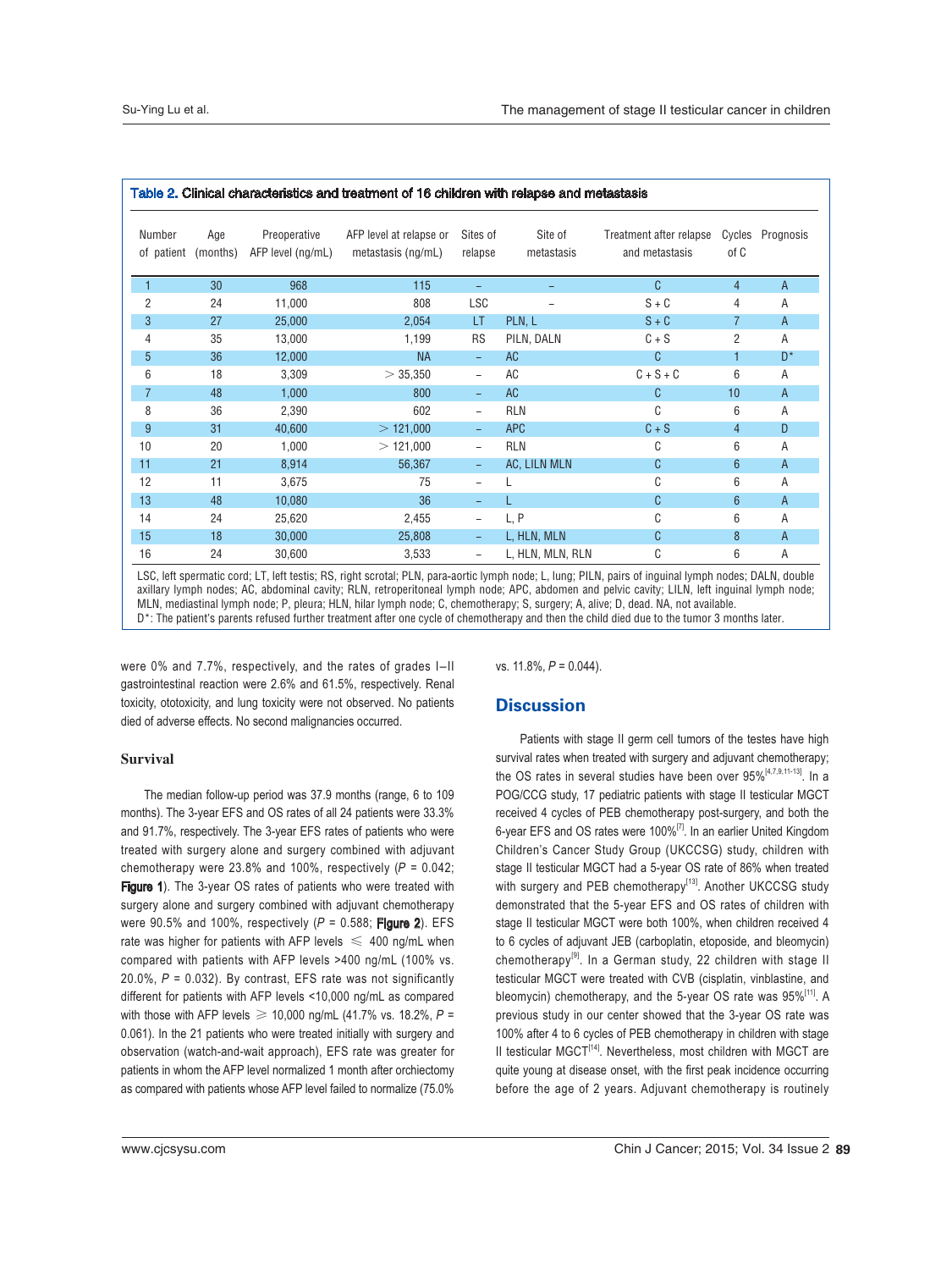





Figure 2. Overall survival of children with stage II testicular malignant germ cell tumors treated with surgery alone and surgery combined with adjuvant chemotherapy.

recommended for these young patients with stage II disease whose serum tumor markers fail to normalize after an appropriate period of half-life time and who have no evidence of residual disease. However, concerns regarding toxicity often prompt parents to decline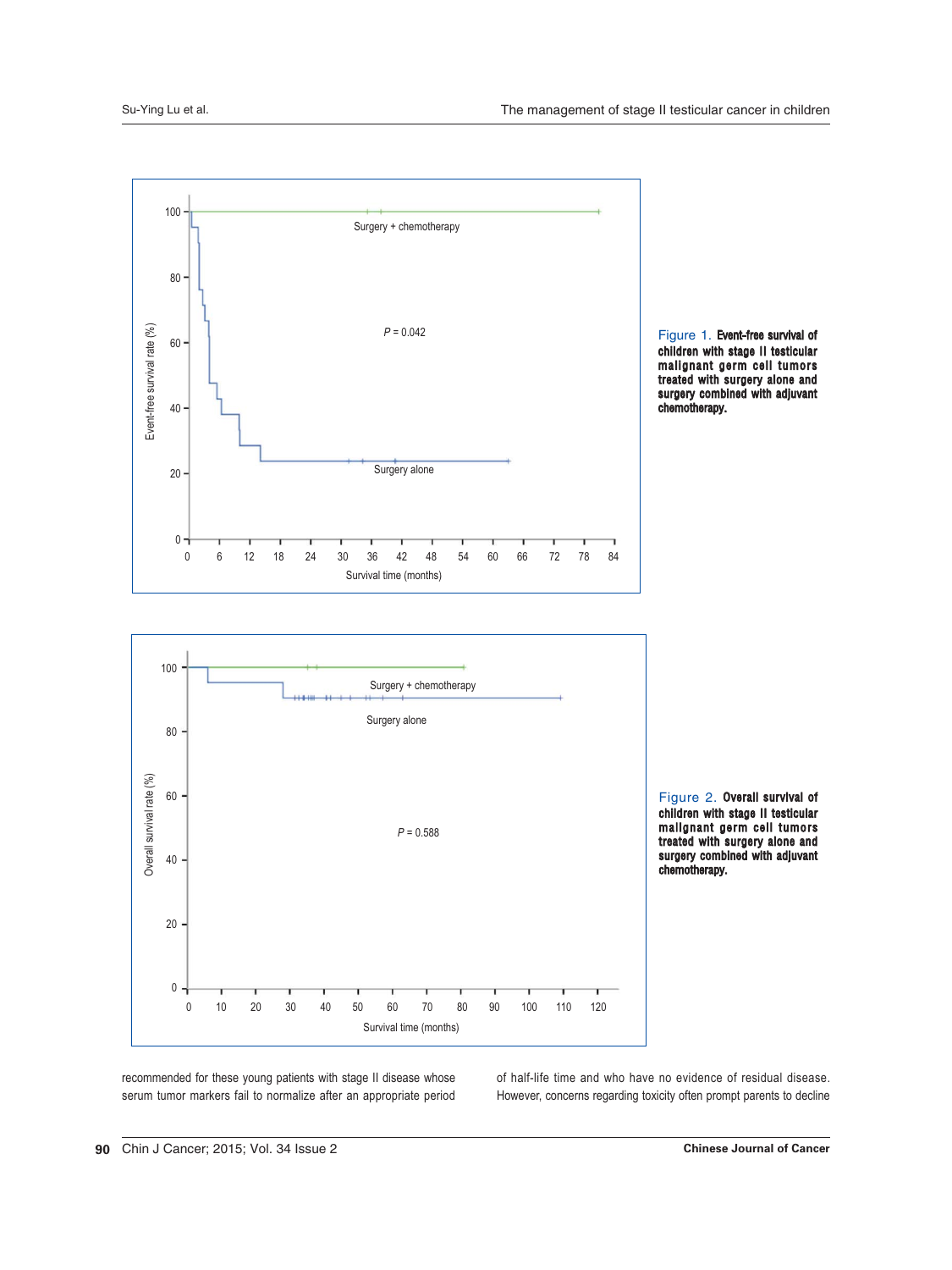chemotherapy for these patients. Indeed, in the present study, the parents of 21 patients refused adjuvant chemotherapy. The relapse rate was high at 76.2%. Although there was no imaging or pathologic evidence of residual disease, failed post-surgical normalization of the serum tumor markers AFP and HCG after an appropriate period of time indicated the presence of residual tumor cells that secrete these marker proteins<sup>[10,15]</sup>. The 3 patients in the present study who received orchiectomy and adjuvant chemotherapy had a 3-year EFS rate of 100%. Thus, children with stage II disease with tumor markers that failed to normalize need to receive adjuvant chemotherapy to eliminate residual tumor cells, and thereby reduce recurrence and improve survival. At the time this protocol was designed, tumor marker decline during chemotherapy had demonstrated in a retrospective analysis a strong relationship with treatment outcome<sup>[16]</sup>. AFP has a half-life of 7 days, and  $\beta$ -HCG has a half-life of 3 days. Thus, for an AFP level of 400 ng/mL after surgery, the level should fall below 25 ng/mL at 28 days after surgery. We suggest that postsurgery, AFP should be monitored weekly until it reaches normal levels, which refers to a measurement less than 25 ng/mL. If serum tumor markers fail to normalize after an appropriate period of time, the patient should be treated with chemotherapy.

 The level of AFP at diagnosis is closely related to prognosis. Two studies revealed that patients with an AFP level  $\geq 10,000$  ng/mL had a poor prognosis<sup> $[17,18]$ </sup>. In the present study, 12 patients had AFP levels >10,000 ng/mL. We compared the 3-year EFS rates between patients with AFP levels <10,000 ng/mL and AFP levels  $\geq 10,000$  ng/mL, and the difference was not statistically significant (41.7% vs. 18.2%,  $P =$ 0.061). This may be due to the limited number of cases in this study. In contrast, the 3-year EFS rate for the 21 children who underwent surgery alone was higher when the time to AFP normalization was  $\leq$  1 month compared with  $\geq$  1 month (75.0% vs. 11.8%, P = 0.044). The rate of AFP decline to normalization was therefore associated with prognosis. If the AFP level does not decline to normal 1 month after surgery, the patient should receive adjuvant chemotherapy. Nevertheless, AFP levels in most patients do not decline to normal, probably due to residual tumor cells, though potentially due to liver damage or false positives caused by treatment medications<sup>[19]</sup>. Here, the relapse rate was very high when AFP was high after the appropriate time for decline or did not fall to a normal level more than 1 month after surgery. Barring possible false positives, the results suggest that patients who exhibit these characteristics should be treated with adjuvant chemotherapy.

In the present study, PEB was the regimen for both adjuvant chemotherapy and chemotherapy after relapse. Children who were treated with orchiectomy followed by 4 cycles of adjuvant chemotherapy had an excellent outcome. The 3-year OS rate of children with relapse and metastasis remained high (90%) after salvage treatment. Patients in this group received more cycles of chemotherapy. In this study, the median number of cycles after relapse was 6, and the maximum number was 10. The main adverse

reaction observed in this study was bone marrow suppression. The rates of grade IV bone marrow suppression for initial adjuvant chemotherapy and chemotherapy after relapse were 0% and 7.7%, respectively, and the rates of grades I-II gastrointestinal reaction were 2.6% and 61.5%, respectively. Toxicity became more severe as the number of chemotherapy cycles after relapse increased. Renal toxicity, ototoxicity, and lung toxicity were not observed. A study from UKCCSG showed that the rates of renal toxicity and ototoxicity were 45% and 10%, respectively, and 1 patient died of secondary leukaemia<sup>[13]</sup>. Therefore, there is a relatively high level of toxicity after recurrence, even with a high survival rate.

 Most cases of recurrence are detected using tumor markers or abdominal CT scan<sup>[20, 21]</sup>. In this study, recurrence was detected by using CT scan in 87.5% (14 of 16) patients. Furthermore, a report showed that 80% of events occurred in the first year post-surgery, and more than 90% of events occurred during the first 2 years<sup>[22]</sup>. In a large study of children with stage I testicular MGCT, 80% of recurrences occurred in the first year after surgery, 12% occurred in the second year, 6% occurred in the third year, and approximately 1% occurred in the fourth and fifth years, with occasional occurrences in subsequent years<sup>[23, 24]</sup>. In this study, the median time from surgery to relapse was 4 months (range, 0.5 to 14.3 months). Consequently, close follow-up is essential for patients in the first 5 years. Tumor markers should be monitored, and abdominal CT scan should be obtained periodically.

 Patients with recurrent disease can still achieve long-term survival with salvage therapy. Of the 16 children who experienced relapse and metastasis in this study, 11 underwent salvage chemotherapy, 2 underwent second-look surgery and salvage chemotherapy, 2 received salvage chemotherapy first and then underwent second-look surgery, and 1 received 1 cycle of salvage chemotherapy followed by second-look surgery and additional salvage chemotherapy. Except for 1 patient who stopped treatment after 1 cycle of chemotherapy, the remaining 15 patients had normalized AFP levels following salvage treatment and achieved CR. Fourteen patients were alive after salvage treatment. In the case of stage I disease, all patients with relapse or progression appeared to be cured with further surgical excision and chemotherapy<sup>[9,10]</sup>. Few studies have evaluated the survival rate of children with stage II MGCT treated with surgery alone. One report of patients with yolk sac tumors showed AFP normalization in 72%, persistent elevation in 8%, and relapse in 16% of patients who experienced transient lowering after radical orchiectomy<sup>[25]</sup>. All 6 patients who showed either elevation or relapse of AFP received salvage chemotherapy. This therapy rescued all but 1 patient, who was further treated with peripheral blood stem cell transplantation. None of the patients experienced relapse after these treatments. Thus, patients who experience relapse still have a high chance of survival with salvage therapy

In conclusion, to reduce recurrence and improve survival of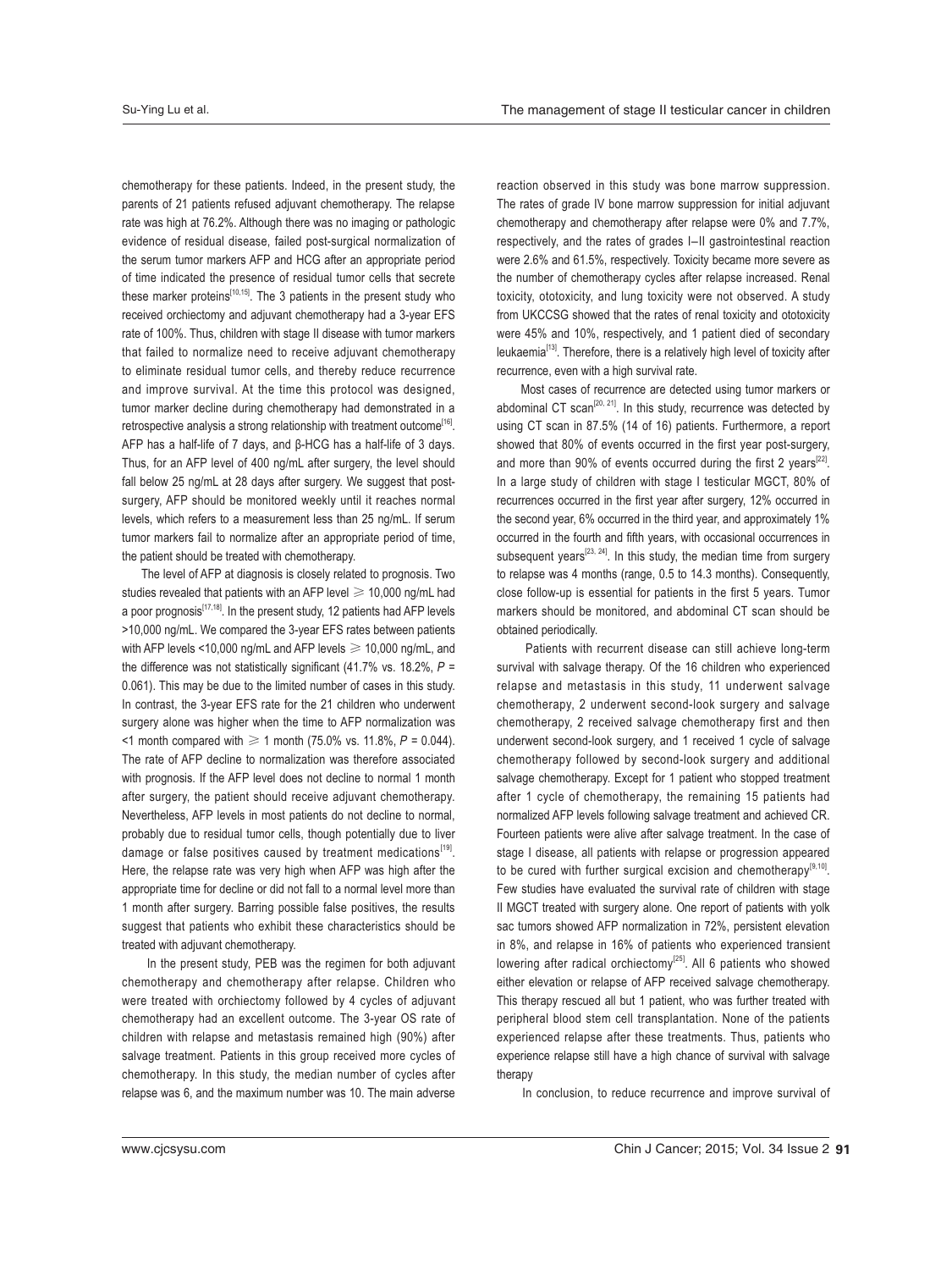children with stage II MGCT, adjuvant chemotherapy should be given to those whose serum tumor markers increase or fail to normalize after an appropriate period of half-life time following surgery even if there is no imaging or pathologic evidence of residual disease. Tumor markers should be monitored periodically post-surgery. If serum tumor markers fail to normalize after an appropriate period of half-

# **References**

- [1] Kay R. Prepubertal testicular tumor registry. J Urol, 1993,150:671-674
- [2] Bujons A, Sfulcini JC, Pascual M, et al. Prepubertal testicular tumors and efficacy of testicular preserving surgery. BJU Int, 2011, 107: 1812-1816.
- [3] Walsh TJ, Grady RW, Porter MP, et al. Incidence of testicular germ cell cancers in U.S. children: SEER program experience 1973 to 2000. Urology, 2006,68:402-405.
- [4] Alanee S, Shukla A. Pediatric testicular cancer: an updated review of incidence and conditional survival from the Surveillance. Epidemiology and End Results database. BJU Int, 2009,104:1280-1283
- [5] Ross JH, Rybicki L, Kay R. Clinical behavior and a contemporary management algorithm for prepubertal testis tumors: a summary of the Prepubertal Testis Tumor Registry. J Urol, 2002,168:1675-1678
- [6] Husaim A, Selby D, Dehner LP. The male reproductive system including intersex disorders. In: Stocker JT, dehner LP, editors. Pediatric pathology. Vol 2. Phildadelphia: Lippincott, Williams and Wilkins, 2001:937-991.
- [7] Rogers PC, Olson TA, Cullen JW, et al. Treatment of children and adolescents with stage II testicular and stages I and II ovarian malignant germ cell tumors: A Pediatric Intergroup Study-Pediatric Oncology Group 9048 and Children's Cancer Group 8891. J Clin Oncol. 2004.22:3563-3569
- [8] Cushing B, Giller R, Cullen JW, et al. Randomized comparison of combination chemotherapy with etoposide, bleomycin, and either high-dose or standard-dose cisplatin in children and adolescents with high-risk malignant germ cell tumors: a pediatric intergroup study-Pediatric Oncology Group 9049 and Children's Cancer Group 8882. J Clin Oncol, 2004, 22: 2691-2700.
- [9] Mann JR, Raafat F, Robinson K, et al. The United Kingdom Children's Cancer Study Group's second germ cell tumor study: carboplatin, etoposide, and bleomycin are effective treatment for children with malignant extracranial germ cell tumors, with acceptable toxicity. J Clin Oncol, 2000, 18:3809-3818.
- [10] Schlatter M, Rescorla F, Giller R, et al. Excellent outcome in patients with stage I germ cell tumors of the testes: a study of the Children's Cancer Group/Pediatric Oncology Group. J Pediatr Surg, 2003.38:319-324.
- [11] Schmidt P, Haas RJ, Gobel U, et al. Results of the German studies (MAHO) for treatment of testicular germ cell tumors in children-an

life time, the patient should be treated with chemotherapy as soon as possible.

 Received: 2014-02-20; revised: 2014-07-16; accepted: 2014-10-14.

update, Klin Padiatr, 2002.214:167-172.

- [12] Güler E, Tezer Kutluk M, Büyükpamukçu N, et al. Testicular germ cell tumors in childhood: treatment results of 52 patients. Pediatr Hematol Oncol, 2004, 21:49-56.
- [13] Mann JR, Pearson D, Barrett A, et al. Results of the United Kingdom Children's Cancer Study Group's malignant germ cell tumor studies, Cancer, 1989.63:1657-1667
- [14] Sun XF, Yang QY, Zhen ZJ, et al. Treatment outcome of children and adolescents with germ cell tumor after combined therapy-a report of 44 cases. Ai Zheng, 2006, 25:1529-1532. [in Chinese]
- [15] J.S. Valla for the Group D'Etude en Urologie Pédiatrique. Testissparing surgery for benign testicular tumors in children. J Urol, 2001 165:2280-2283
- [16] Murphy BA, Motzer RJ, Mazumdar M, et al. Serum tumor marker decline is an early predictor of treatment outcome in germ cell tumor patients treated with cisplatin and ifosfamide salvage chemotherapy. Cancer, 1994, 73: 2520-2526.
- [17] Baranzelli MC, Kramar A, Bouffet E, et al. Prognostic factors in children with localized malignant nonseminomatous germ cell tumors. J Clin Oncol, 1999, 17:1212-1218.
- [18] Olofsson SE, Tandstad T, Jerkeman M, et al. Population-based study of treatment guided by tumor marker decline in patients with metastatic nonseminomatous germ cell tumor: a report from the Swedish-Norwegian Testicular Cancer Group. J Clin Oncol, 2011 29:2032-2039
- [19] Kamoto T, Satomura S, Yoshiki T, et al. Lectin-reactive alphafetoprotein (AFP-L3%) curability and prediction of clinical course after treatment of non-seminomatous germ cell tumors. Jpn J Clin Oncol, 2002 32:472-476.
- [20] Sturgeon JF, Moore MJ, Kakiashvili DM, et al. Non-risk-adapted surveillance in clinical stage I nonseminomatous germ cell tumors: the Princess Margaret Hospital experience. Eur Urol, 2011,59 556-562
- [21] Spermon JR, Hoffmann AL, Horenblas S, et al. The efficacy of different follow-up strategies in clinical stage I non-seminomatous germcell cancer: a Markov simulation study. Eur Urol, 2005,48:258-267
- [22] van den Belt-Dusebout AW, de Wit R, Gietema JA, et al. Treatmentspecific risks of second malignancies and cardiovascular disease in 5-year survivors of testicular cancer. J Clin Oncol, 2007,25 4370-4378
- [23] Oliver RT, Ong J, Shamash J, et al. Long-term follow-up of Anglian